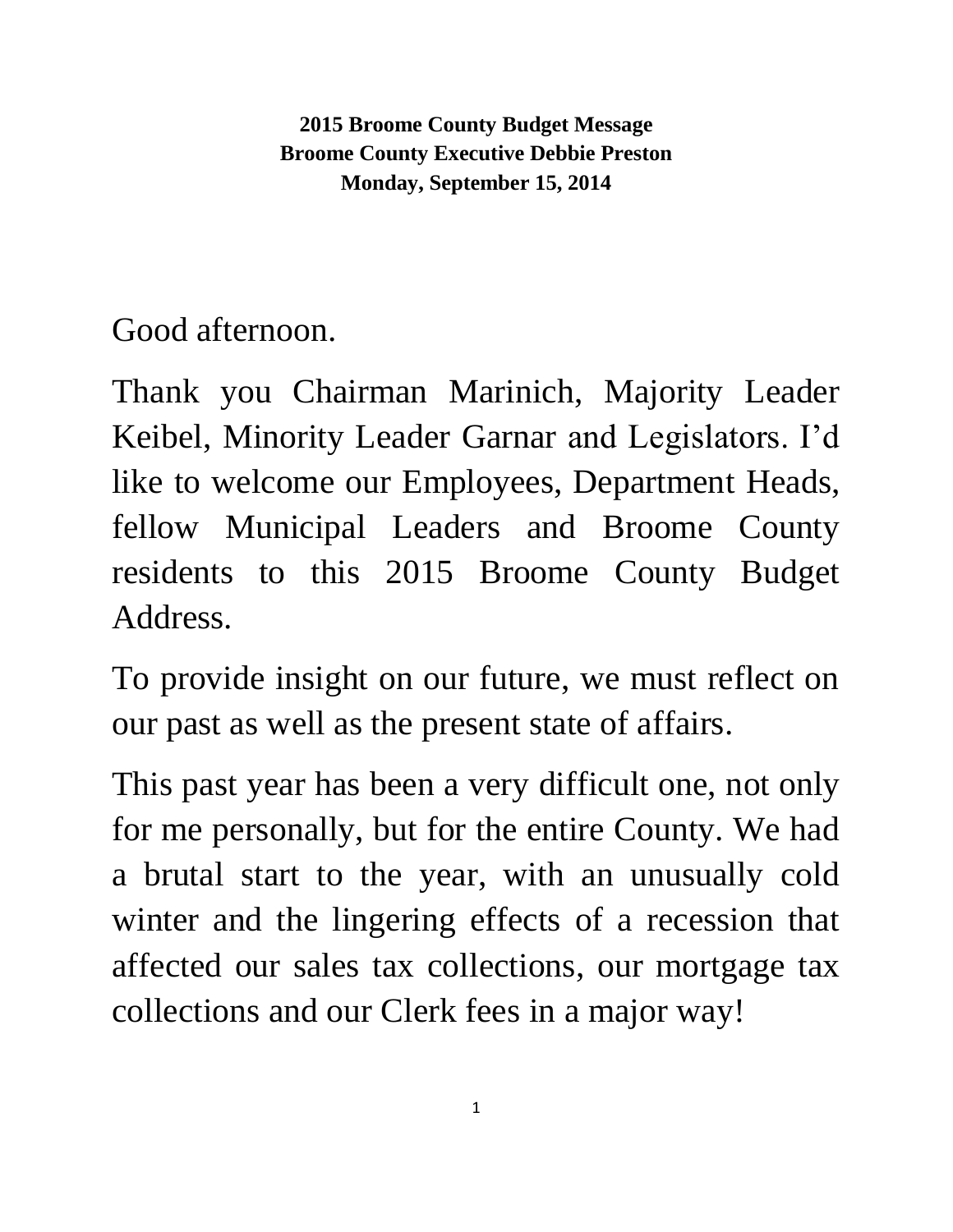We've recovered, some, from the horrendous first and second quarters, but unfortunately, we will still fall short of forecast.

While sales tax fell short of projections, our hotel/motel tax exceeded our expectations and the additional unanticipated revenue from that will only help offset some of our shortfalls.

As a result, putting together this 2015 Budget has been a challenge, to say the least. Before I get into the numbers, I'd like to tell you that this process has been filled with difficult decisions, arguments, disagreements, spirited discussions and debate. I'd like to thank each and every one of our department heads for presenting us with a responsible budget plan for next year.

Many of the tough decisions we made were based on our rising cost structure, unfunded mandates from the state and obvious revenue challenges. I've always attacked problems head on and this challenge was no different. As I've said on many occasions,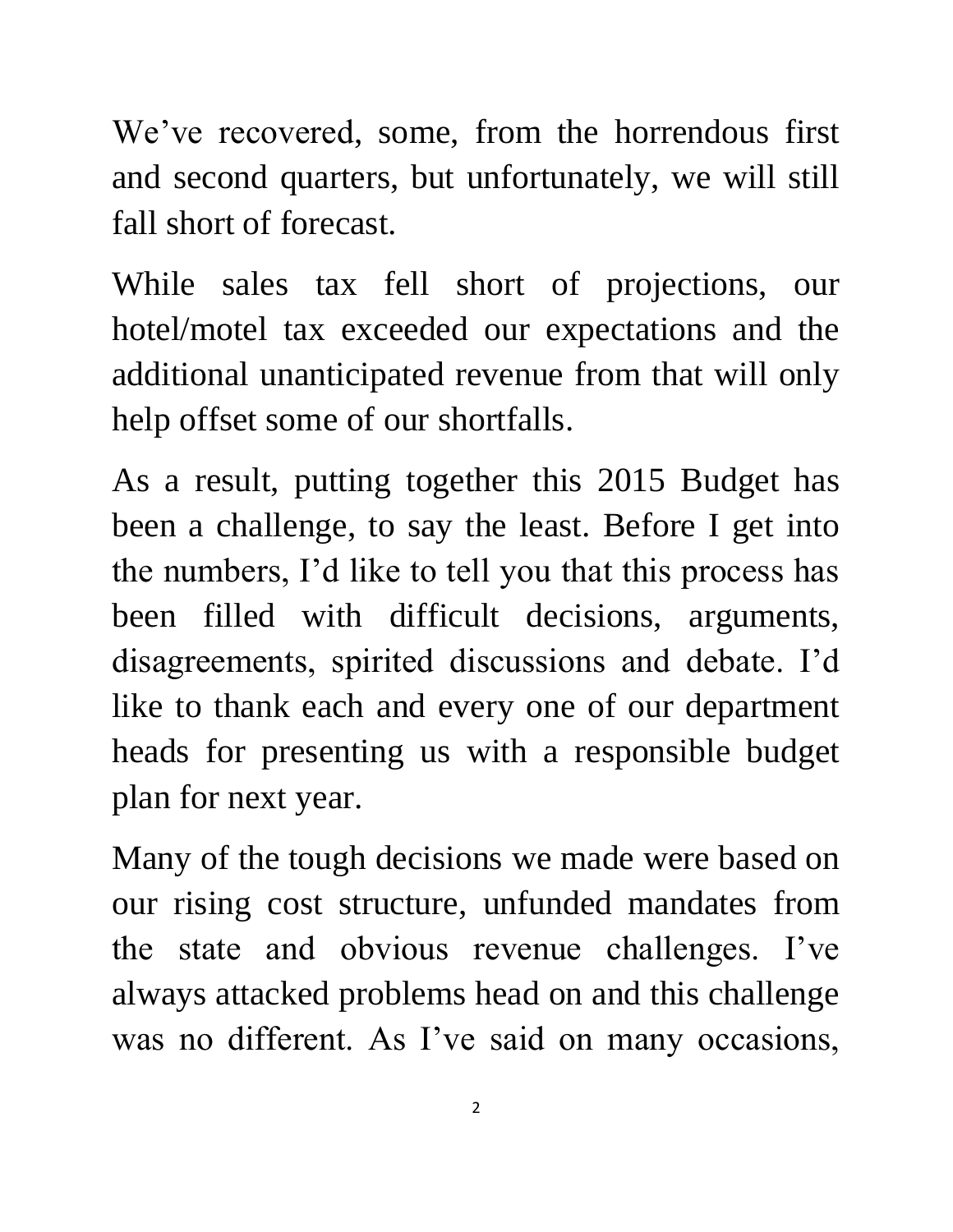it's my job to make the tough choices that affect the two hundred thousand residents we serve.

Earlier this year, Governor Andrew Cuomo announced incentives for municipalities that cap taxes at less than 2% growth. And while our Governor and the folks in Albany will undoubtedly tout their success keeping state taxes low, what they won't tell you is they are continuing to pass the buck to the local municipalities through unfunded mandates. Many of the services that we are required to provide originate in Albany with no plan for sustainable funding, which results in a burden shift to you and me.

One of the major programs in Broome County that will no longer be funded by New York State is the Juvenile Delinquency program.

The cost of running this mandatory program now falls under our probation department and will cost us an additional \$573,000 dollars this year.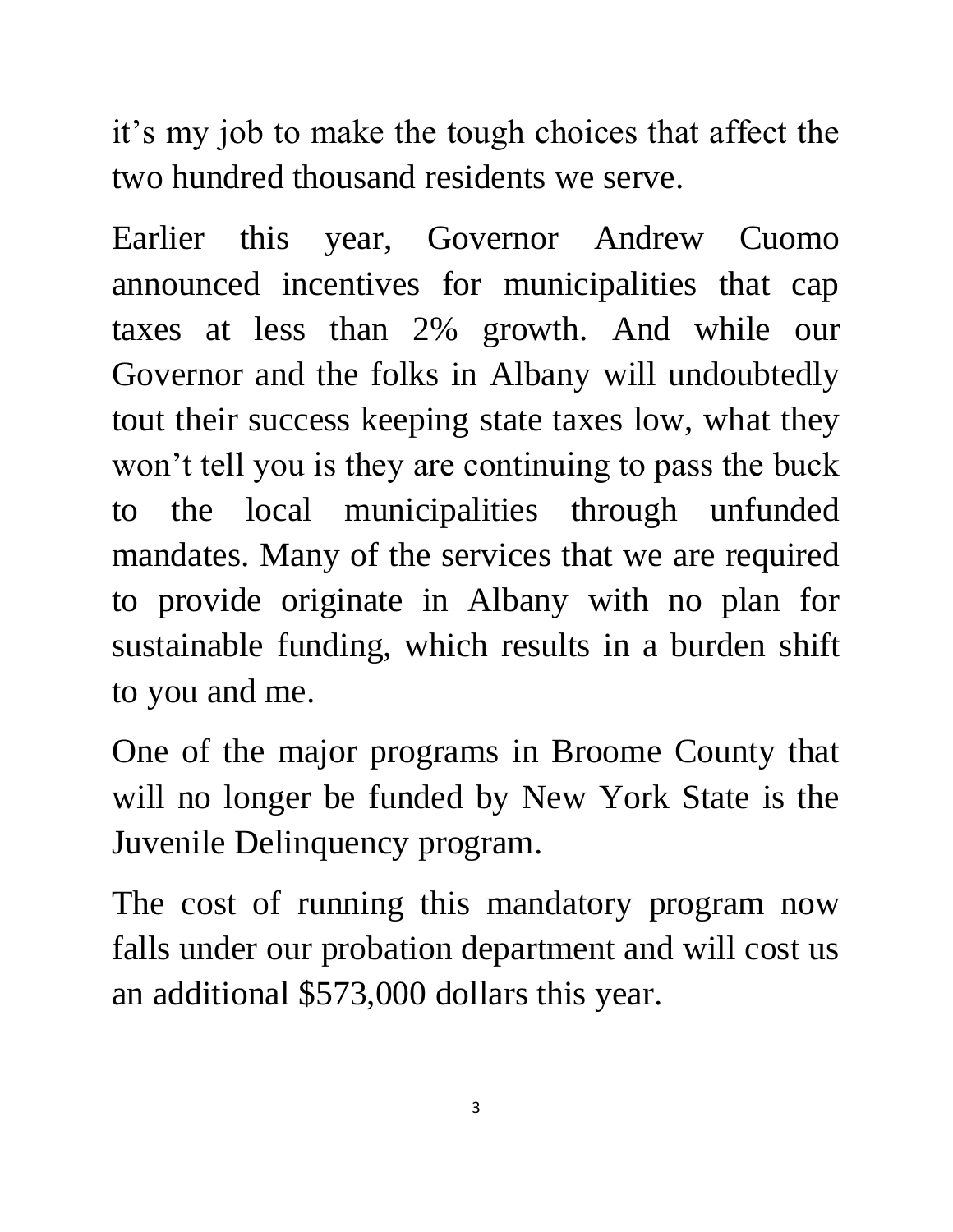So while Albany says its cutting costs, you can see they are actually just passing the buck to local municipalities.

After months of analysis and debate, we have come up with a budget that calls for a tax levy increase of 2.49 percent. But I want to make clear that this proposal is well below the tax cap rate of 3.93%.

Could we have delivered a 0% increase for the coming year? Sure. No problem. However, I will not put in place a budget using one-shot gimmicks, overstating our revenues or kicking the can down the road.

Many difficult choices were made in crafting this budget, with the overall emphasis on continuing to provide the services that our bosses, our County residents, have come to rely on.

Last year, Broome County sent out 86-thousand tax bills.

And while many wonder why their money should go to pay for things they don't use, please know that

4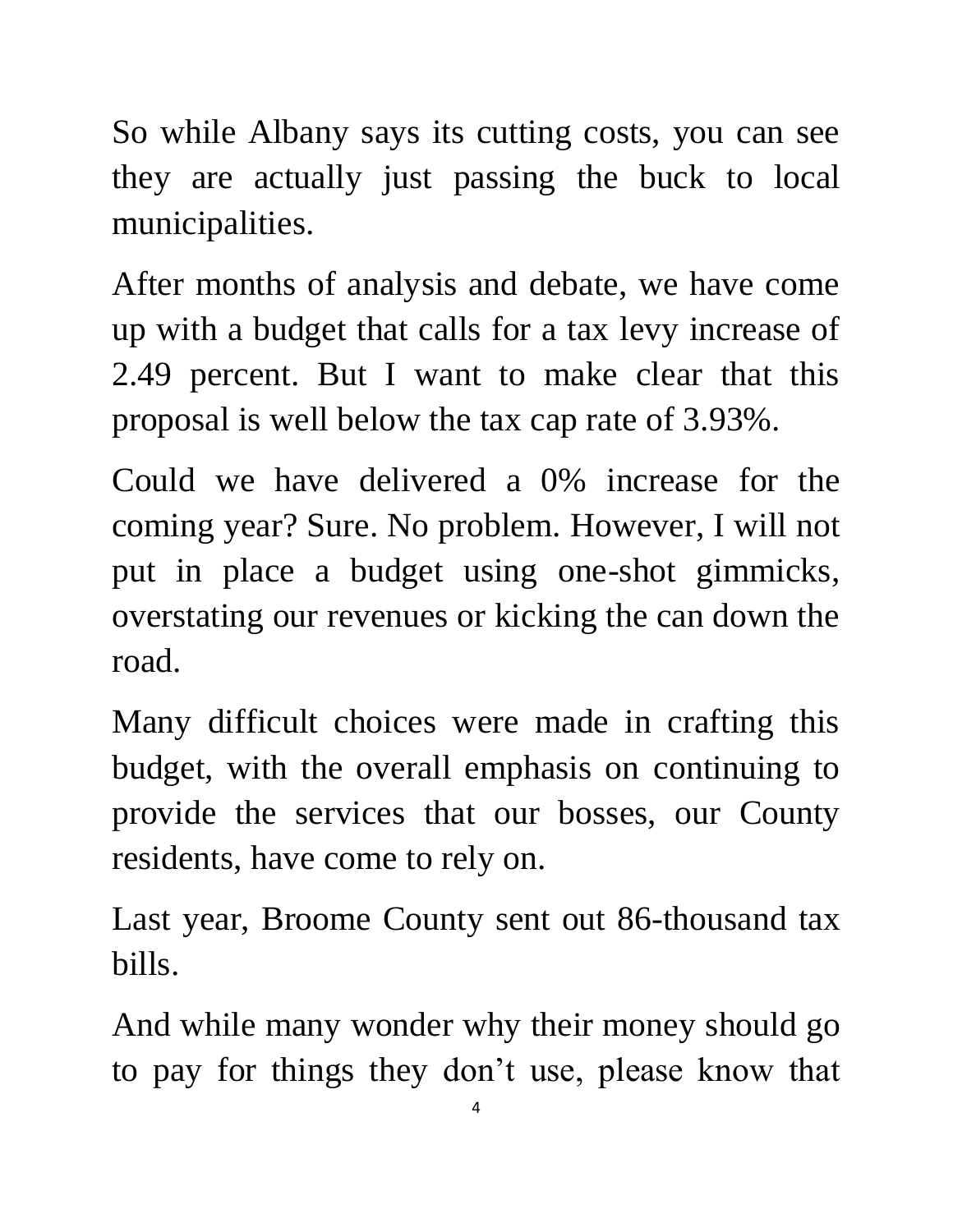there are thousands of people in our community who rely on Social Service Programs, the B.C. Transit System, our County Parks System and more.

It would be easy to say let's eliminate these services to keep our taxes low.

But that's not the responsible thing to do.

After all, we work for 200-thousand people in Broome County and we have to make difficult decisions each and every day to make sure those less fortunate are taken care of.

### **Sales Tax Sharing:**

When I took office, I promised to restore the sales tax sharing formula with municipalities to a 50/50 split, over a period of years.

We've been steadily moving toward that goal, giving back 10% in each of the last two years.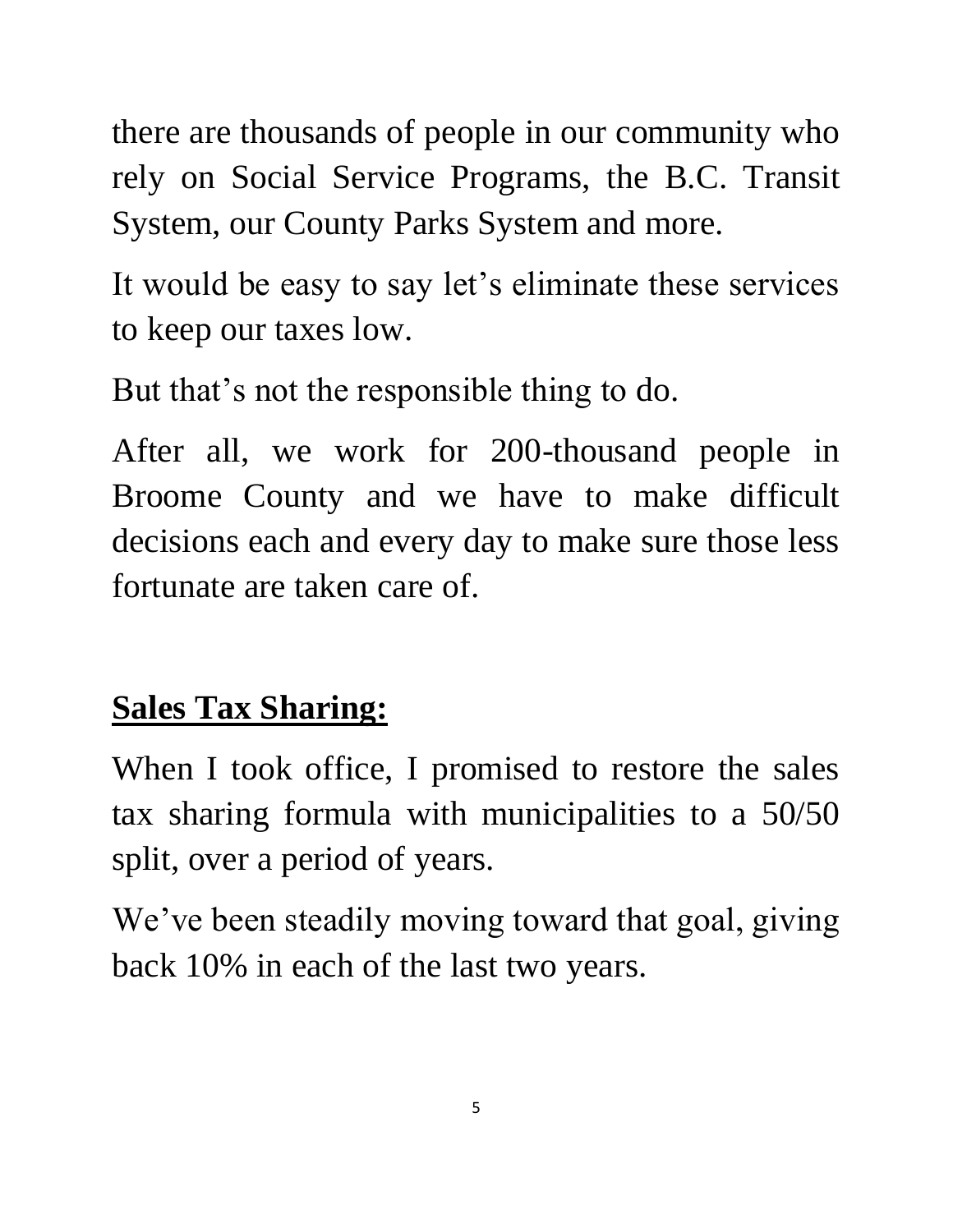To help save money for Broome County, we could reverse that approach like other counties throughout the state are doing now

But I won't do that. I refuse to pass the buck to our local municipalities, like Albany is doing to us.

Although there is no proposed increase in 2015, we remain committed to restoring the original split over the stated period as our economy improves.

We have spoken with the municipalities and explained our position to them. They understand they won't be receiving any more sales tax, but they won't be receiving any less either.

#### **Contract Agencies:**

Another difficult choice is whether we should continue funding of the County's contract agencies.

These agencies include organizations such as the Greater Binghamton Chamber of Commerce, Cornell Cooperative Extension, Binghamton Zoo at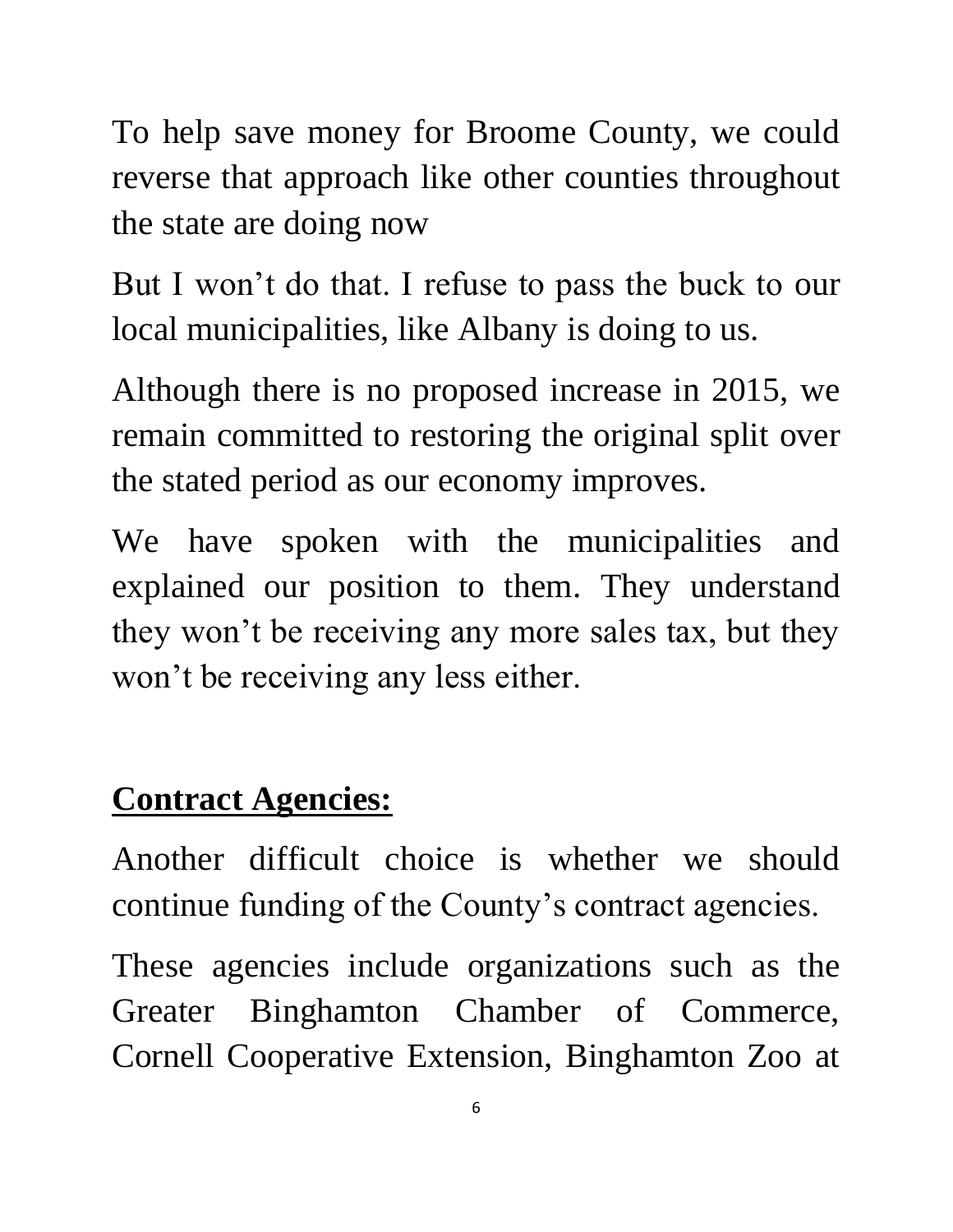Ross Park, Discovery Center, Arts Council, the Historical Society, local libraries and more.

We've helped to fund these agencies throughout the years.

Remember this; \$691,000 represents one percent of our property tax funding.

Last year, we provided these agencies more than \$1 million in total funding.

We could stop funding them and lower the tax rate, by nearly 1.5 percent.

But these groups rely a great deal on this funding, and some may close their doors without it.

Many of these organizations are the fabric of the County's cultural well-being.

Could these be cut?

Yes.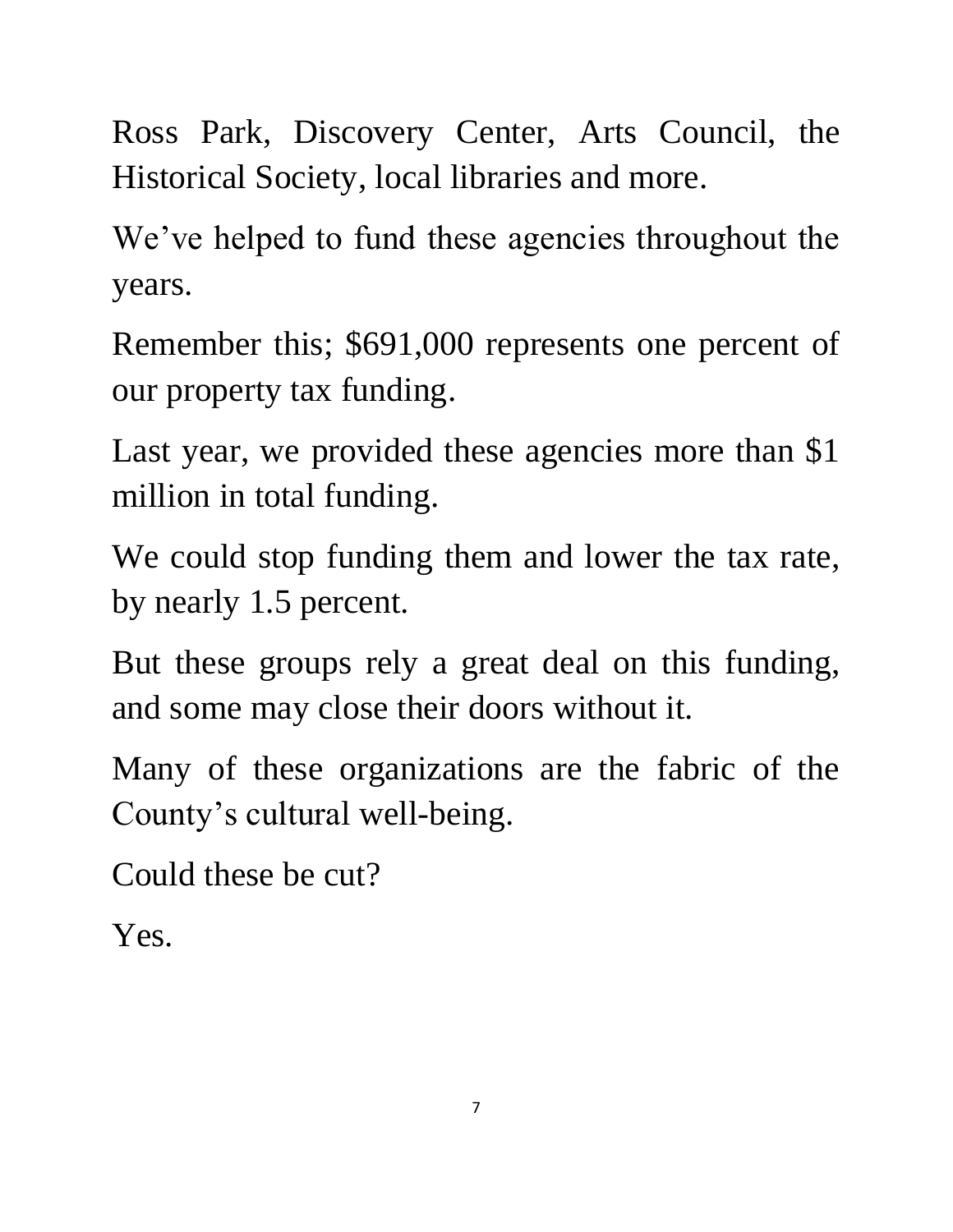But I made the difficult choice to continue funding them because they are organizations that are strongly relied on by many of our residents.

# **Parks/Arena/En-Joie:**

The same thing can be said for our County parks.

Currently, Broome County operates many parks throughout our community at a cost to taxpayers of over \$2.1M dollars a year.

These parks are enjoyed by a majority of Broome County residents as nearly 2 million people visit them annually.

The parks are often filled with summer camps, softball tournaments, events like the Spiedie Fest, concerts, triathlons, fishing competitions like the Crappie Derby, racing championships, fundraising walks and runs, educational opportunities and more.

We could close a couple of these parks to save money, but we've made the difficult choice to keep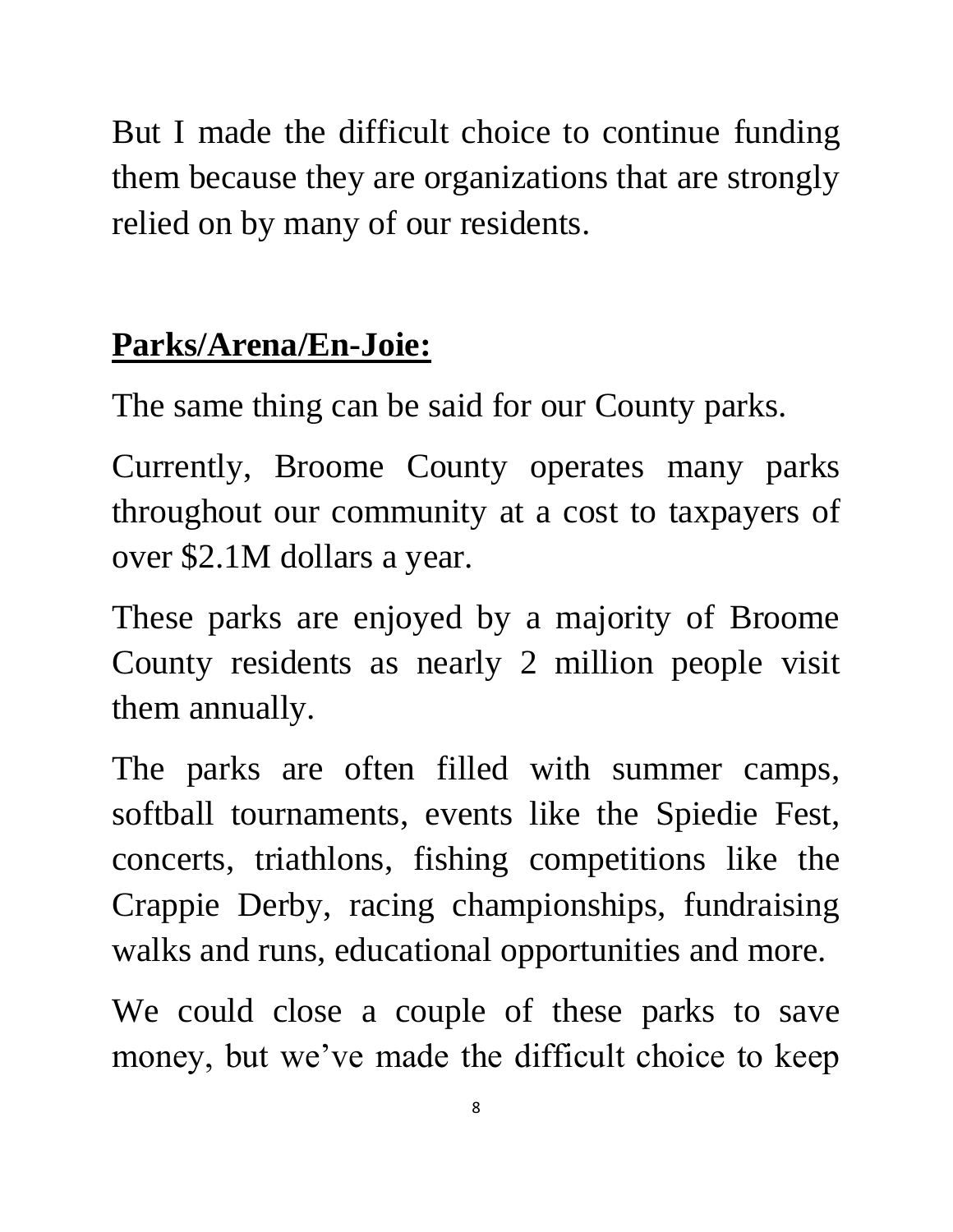them open because they are a valuable resource to our community. They regularly bring in hundreds of thousands of people who spend money at our local establishments.

The same thing can be said for the Forum and the Floyd L. Maines Veterans Memorial Arena.

We could sell or privatize these venues and save taxpayers in excess of \$800 thousand annually.

But where would people go to watch hockey in the winter? Or to watch a Broadway level show, a big named concert act, a family friendly show such as Disney on Ice, and more? These venues add to the fabric of our community and act as a catalyst for people to visit Broome County, spending money in our hotels and restaurants, local stores and more.

Yes, we could close these facilities or sell them to save a couple of million dollars a year, but we would also lose out on the millions of dollars of economic development that these venues bring to our community and pieces of our community's fabric.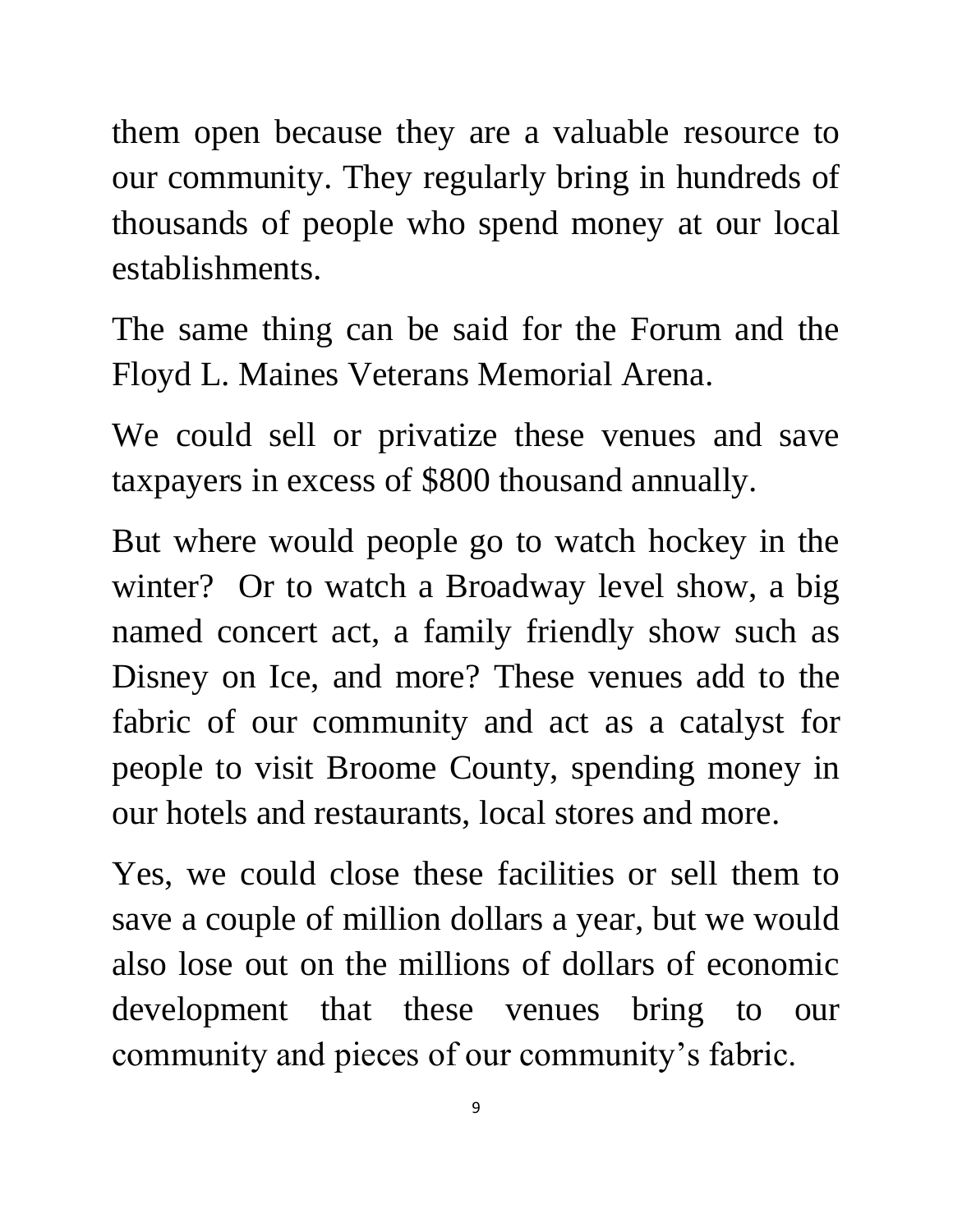## **Willow Point/Transit:**

Two big expense drivers for the County are the Willow Point Nursing Home and the B.C. Transit system.

Many people ask us why they have to pay for these services, when they never use them.

My response is and has always been, unless we find a better way, we will continue to maintain our commitment to these important divisions.

We've made progress over the last couple of years, improving the operations in both.

We commissioned a study to find better ways in which to operate the nursing home from both a revenue and expense perspective. I want to know what can be done to run it more effectively not only from a service perspective for our residents, but also a cost perspective for the taxpayers of Broome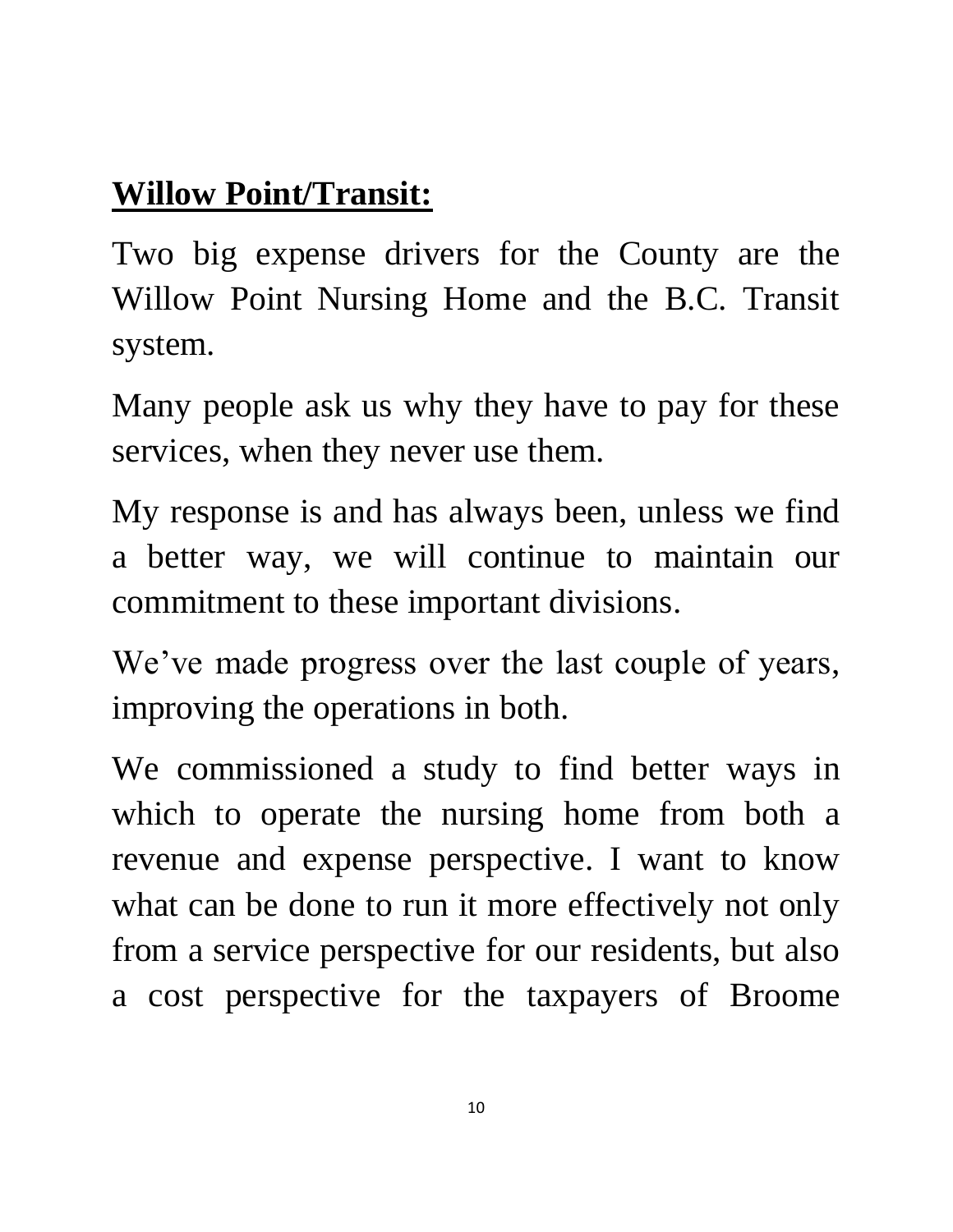County. We are awaiting the results of that study, which we expect to see in the near future.

In 2015, we estimate that nearly \$3 million in local tax dollars will be invested to run the nursing home.

Our transit system is in a similar situation. In 2015, we estimate that nearly \$2 million will be invested to run our transit system.

We were handed an aging fleet of busses and we are slowly replacing this fleet over a period of years.

Old busses use more fuel and are often harder to fix, costing additional dollars.

I don't have a magic wand to wave to replace the entire fleet, but we are doing what is fiscally responsible and replacing them over a period of years.

We are planning to initiate a complete route analysis in the next few months, which will evaluate the entire B.C. Transit system to identify how to run this service in a more efficient and cost effective manner.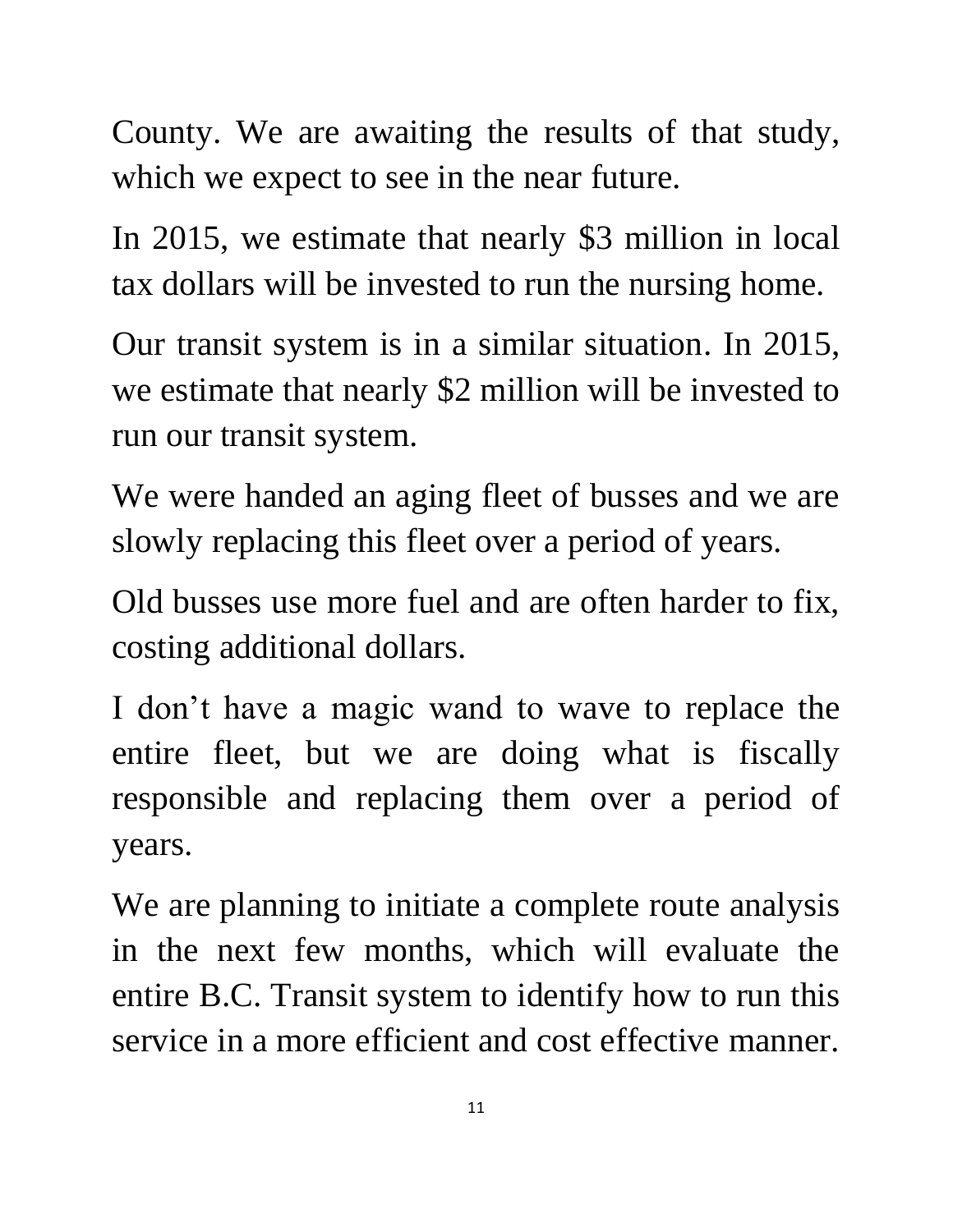The goal is to deliver the service to those that rely on it in the most efficient manner possible.

Could we sell or privatize the Transit system or Willow Point and save taxpayers millions of dollars? Sure.

But I've made the difficult choice not to do that.

We need to improve our operations in both divisions and insure that the residents of Broome County have these services when they need them.

I've said since the beginning, things didn't happen overnight and they can't be fixed overnight.

We are taking steps to correct things one day at a time.

#### **Looking Forward:**

Things aren't all doom and gloom in Broome County.

### **Our Employees and Union Negotiations:**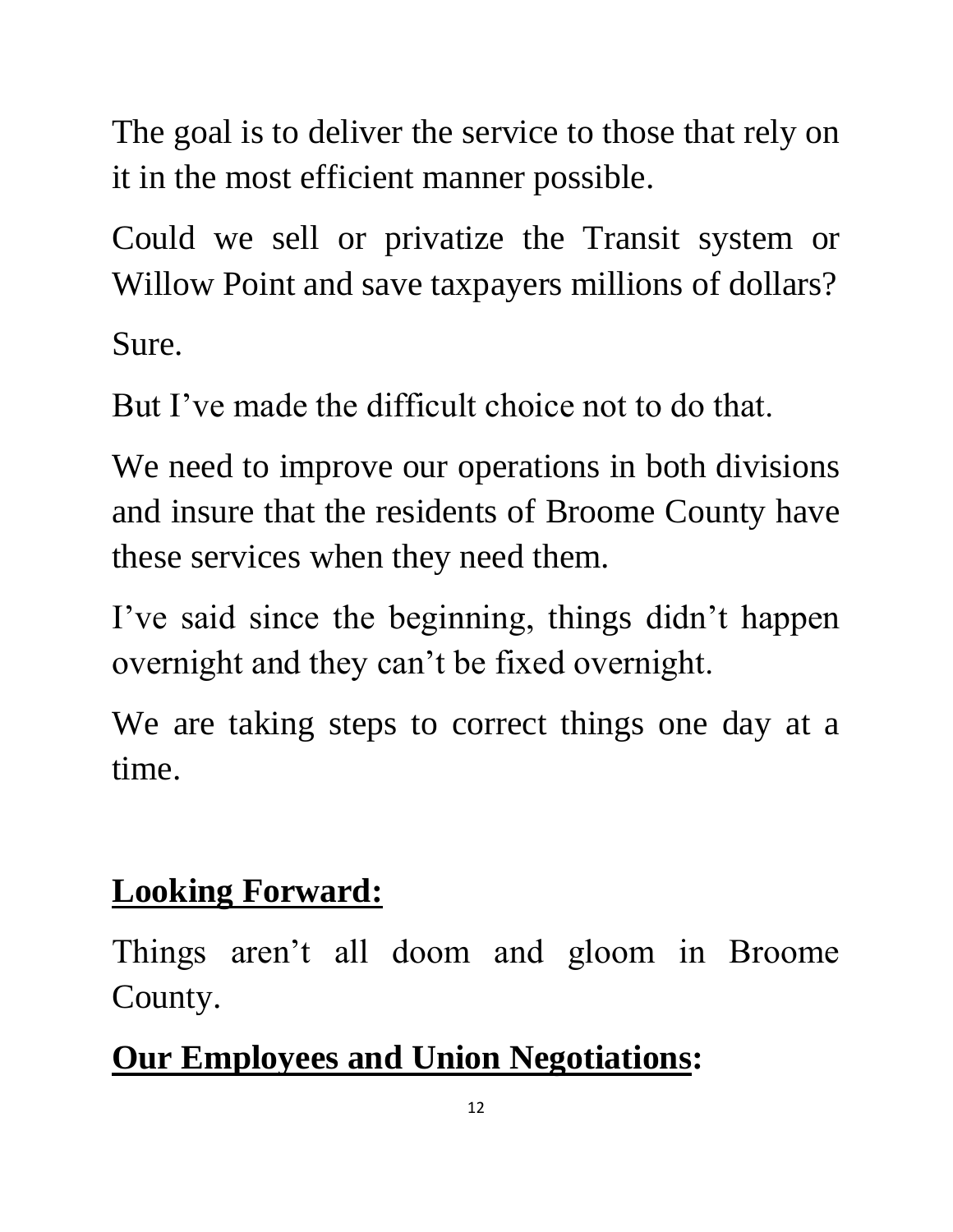We've begun productive discussions with several of our unions who appear to recognize the difficult situation that we're in and seem willing to work with us to help solve our budget problems.

I am very thankful that they understand our current situation and I greatly appreciate their willingness to work with us in fixing this issue.

We continue the trend of replacing only essential personnel. This policy starts in my office where I have decided not to fill the vacant Deputy County Executive position, saving nearly \$100,000 a year. In this upcoming year, every little bit helps.

Another positive note is the cost of retirement for County employees continues to decline saving money for the taxpayers.

Medicaid costs have finally been capped and in some cases are actually on the decline which has saved a great deal of money.

We will also see a dramatic savings in our health insurance.

13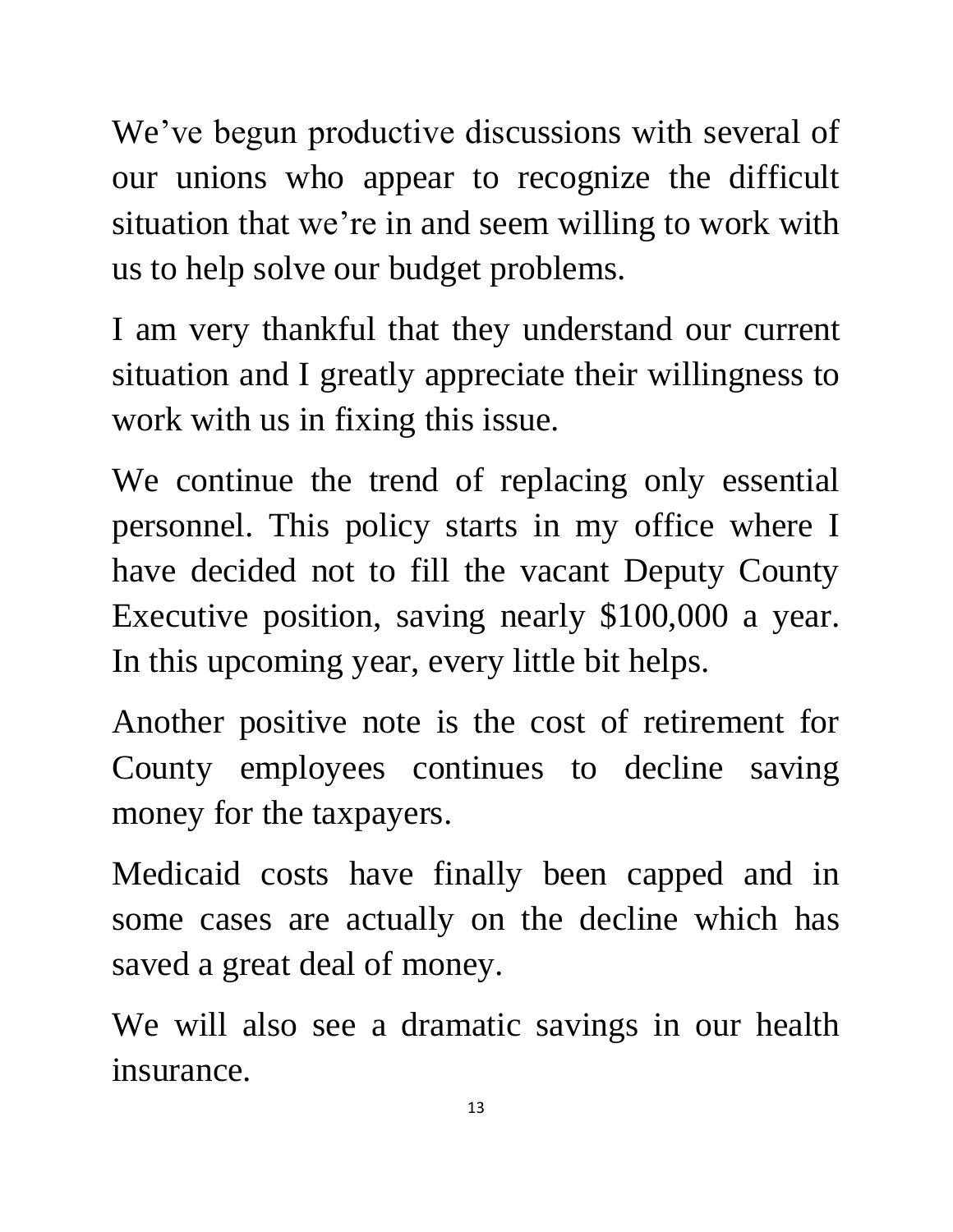Even with the Affordable Care act, based on a strong health insurance fund balance, we were able to decrease our budget by \$650-thousand dollars, while allowing us to keep premiums flat.

This is not only a major savings for County taxpayers, but also County employees.

#### **Economic Development**:

As I've said many times over the last few years, the only real solution to our economic problems is to make jobs and economic development a priority. I'm proud to say that our strong partnership with the Broome County Industrial Development Agency is beginning to show real results.

I'd like to acknowledge Kevin McLaughlin for working with us on several projects.

ADEC Solutions, a global provider of data and document management solutions will be expanding operations and moving into the Broome Corporate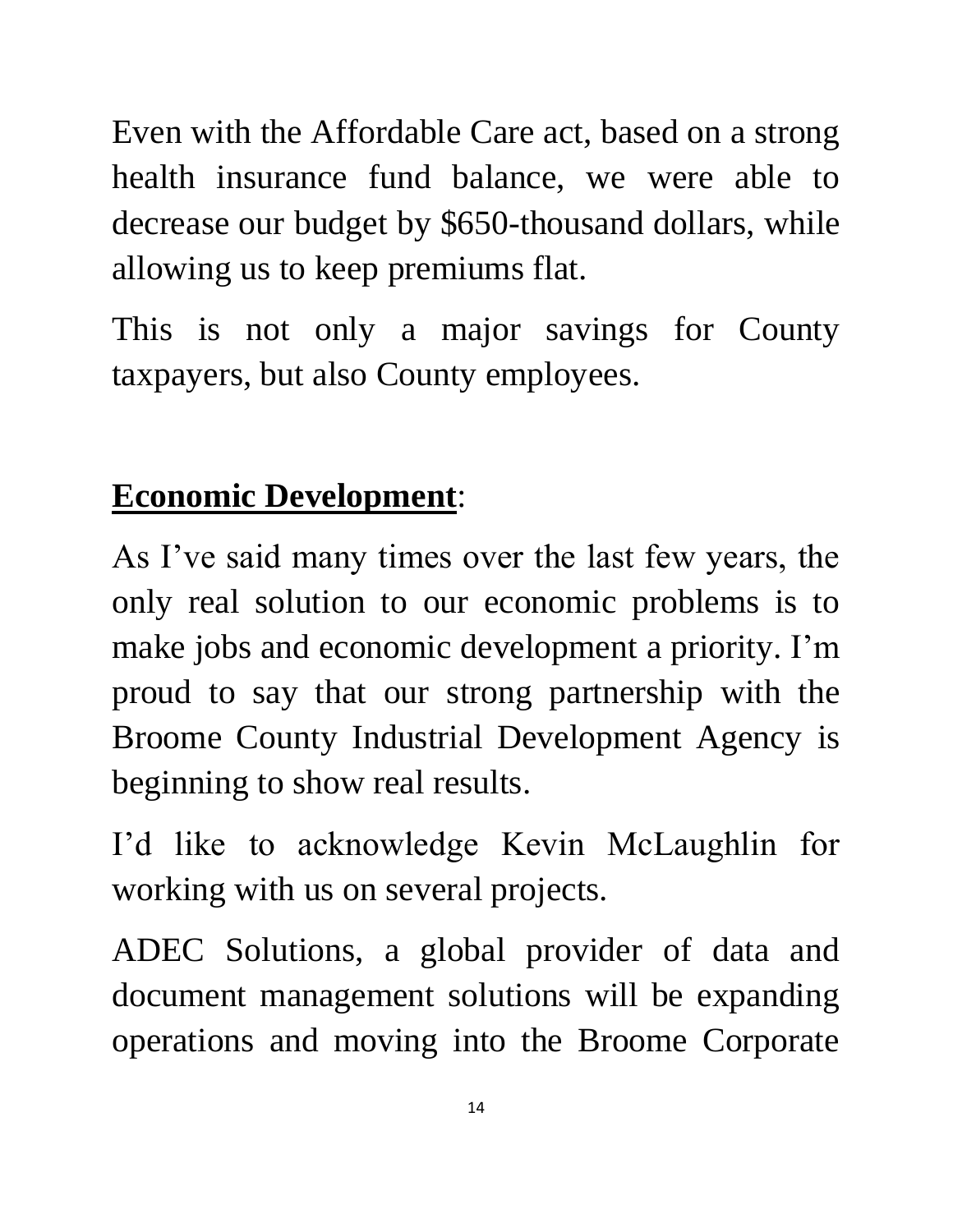Park, which will result in the creation of 200+ jobs in the next few years.

Tool Room Express, a leading provider of custom plastic injected molded parts located here in Broome County, will be expanding operations and creating a minimum of twenty six new manufacturing jobs.

Engineering Manufacturing Technologies, which manufactures critical precision parts, will be purchasing a new building to expand their operations in Endicott and create over 20 new manufacturing jobs.

These three companies will invest more than \$6,000,000 in Broome County and create over 240 jobs in the next 2-3 years.

Not only will these companies bring in jobs and new investments, they will increase our property tax base. And we anticipate they will certainly help increase our sales tax revenue.

These are just a few examples of how my office is working hand-in-hand with our leading economic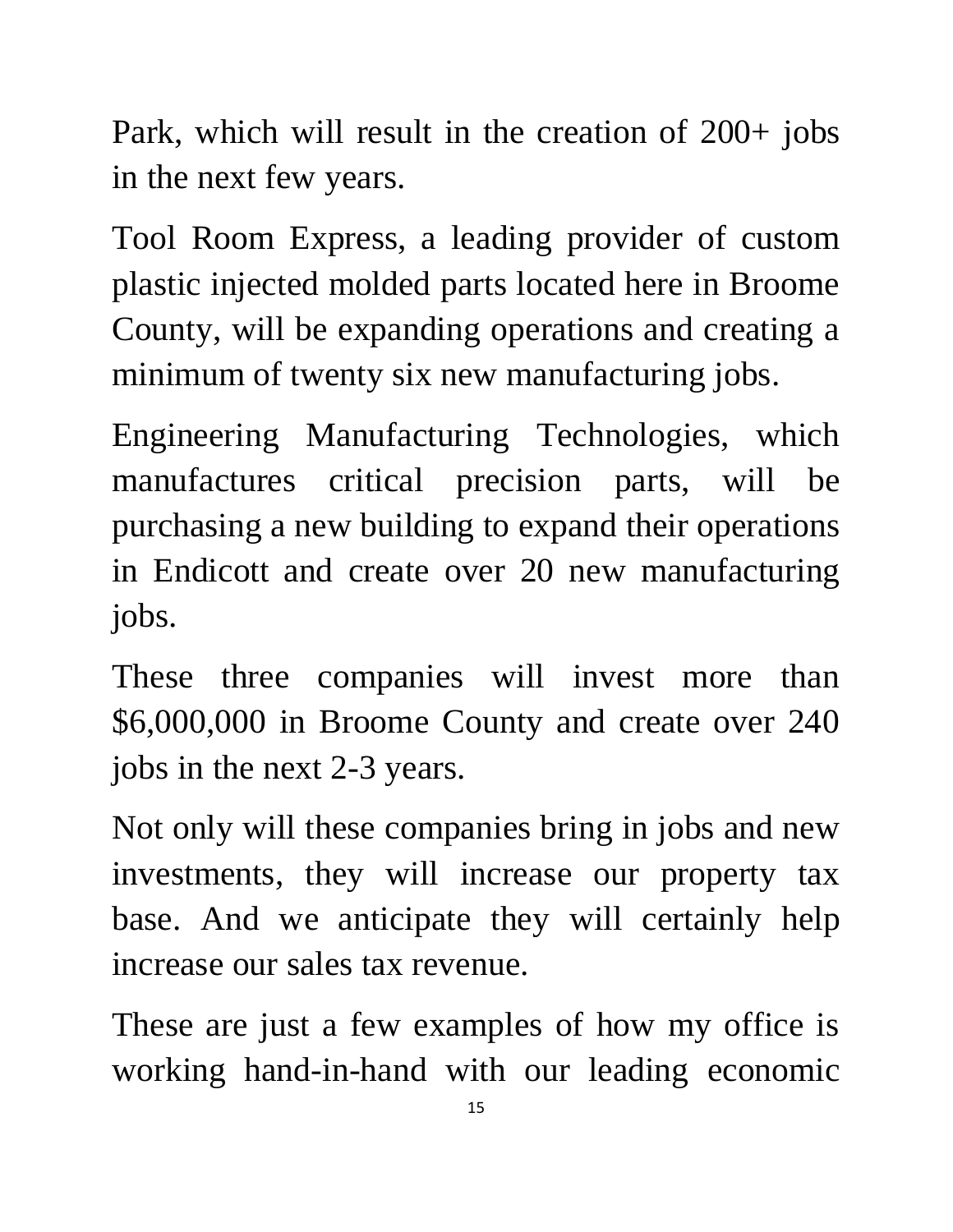development agency to provide real jobs and opportunity in Broome County.

#### **The Arena:**

We've made major upgrades at the Floyd L. Maines Veterans Memorial Arena.

On top of bringing in revenue for the naming rights, we've installed new seating, new lighting, we will be installing a new scoreboard and more to make the Arena one of the premier places in the entire country to watch AHL hockey games.

I want to thank Senator Tom Libous for all of his efforts because without him and the grants he secured, none of this would have been accomplished.

Our efforts at the arena were noticed by the Ottawa Senators, who just signed a new 5 year deal to keep their minor league hockey team in Binghamton.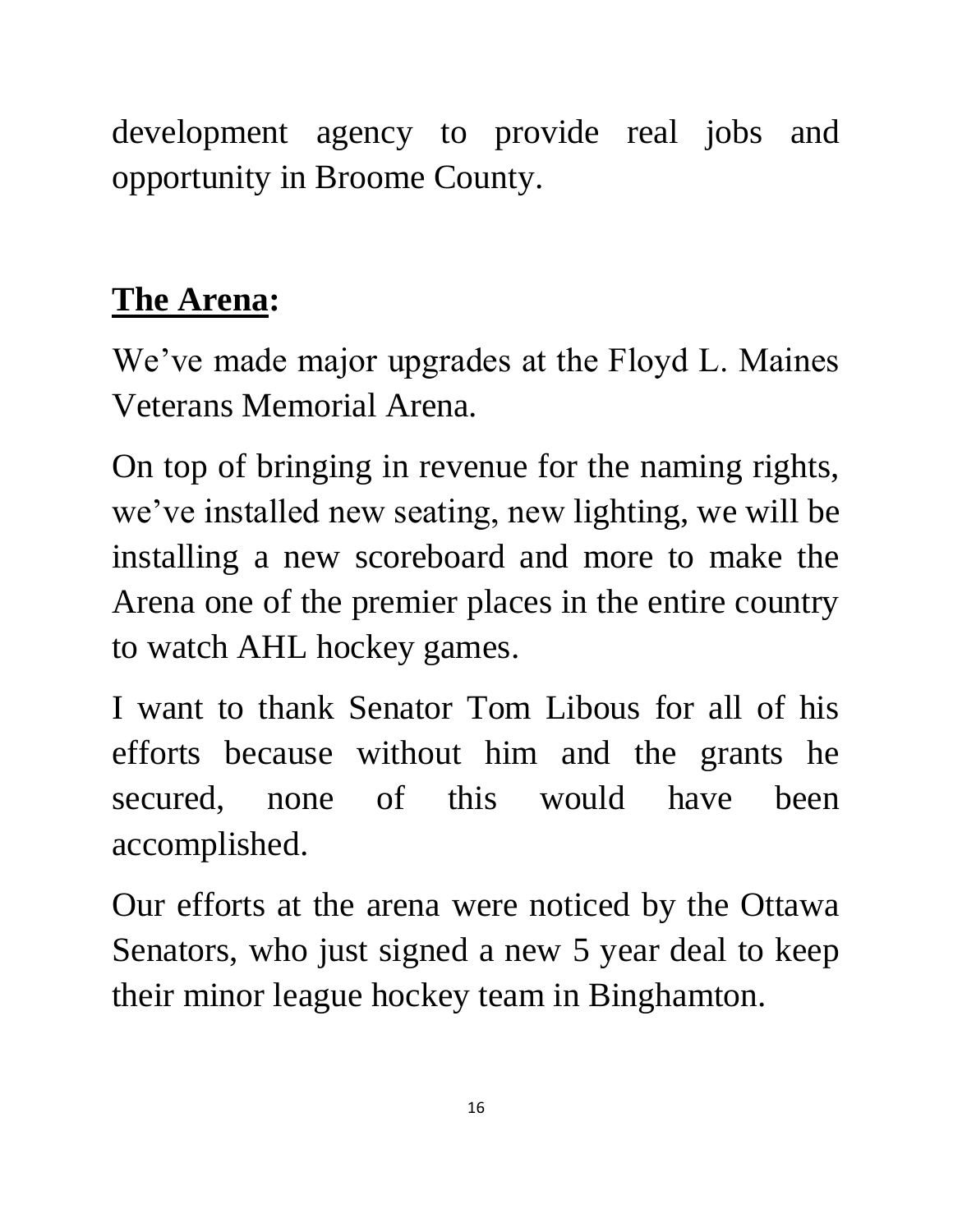I can't wait for October to roll around so I can get back there to watch our Binghamton Senators in action.

# **SUNY Broome**:

At SUNY Broome Community College, brand new dorms recently opened.

These dorms are bringing students into our community who will spend money in our stores and restaurants which add to our sales tax collections.

The new science center will be opening on campus shortly that will certainly attract more students to start their college careers at a great school like SUNY Broome.

# **Energy Development:**

The Office of Energy Development continues to help reduce costs in the County by instituting energy efficient programs and obtaining grants to help do just that.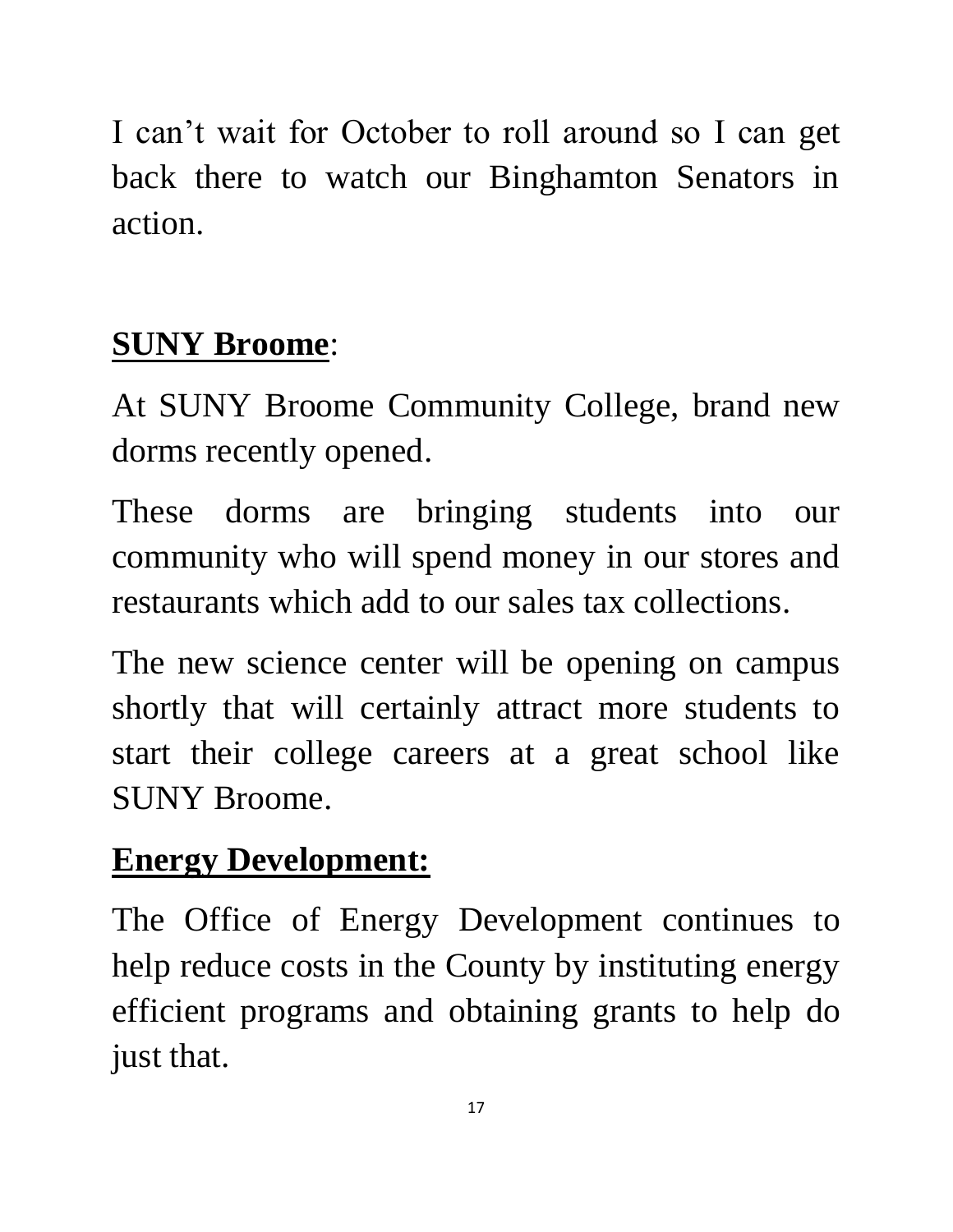I am proud of the great successes of that office.

Through their efforts, the Office of Energy Development saved the County over \$100-thousand dollars by installing energy efficient lighting in the parking garages under Government Plaza.

We are getting ready to announce a joint project with the Office of Energy Development and NYSERDA that will help lower our energy costs at the Broome County Public Library, saving thousands more a year.

These are just two examples of ways the Office of Energy Development is helping keep costs low for the County taxpayers.

#### **IT Department:**

Over the last couple of years the Information Technology department has been rolling out a new Cisco Voice over IP system to replace our existing phone system. This project is just about complete.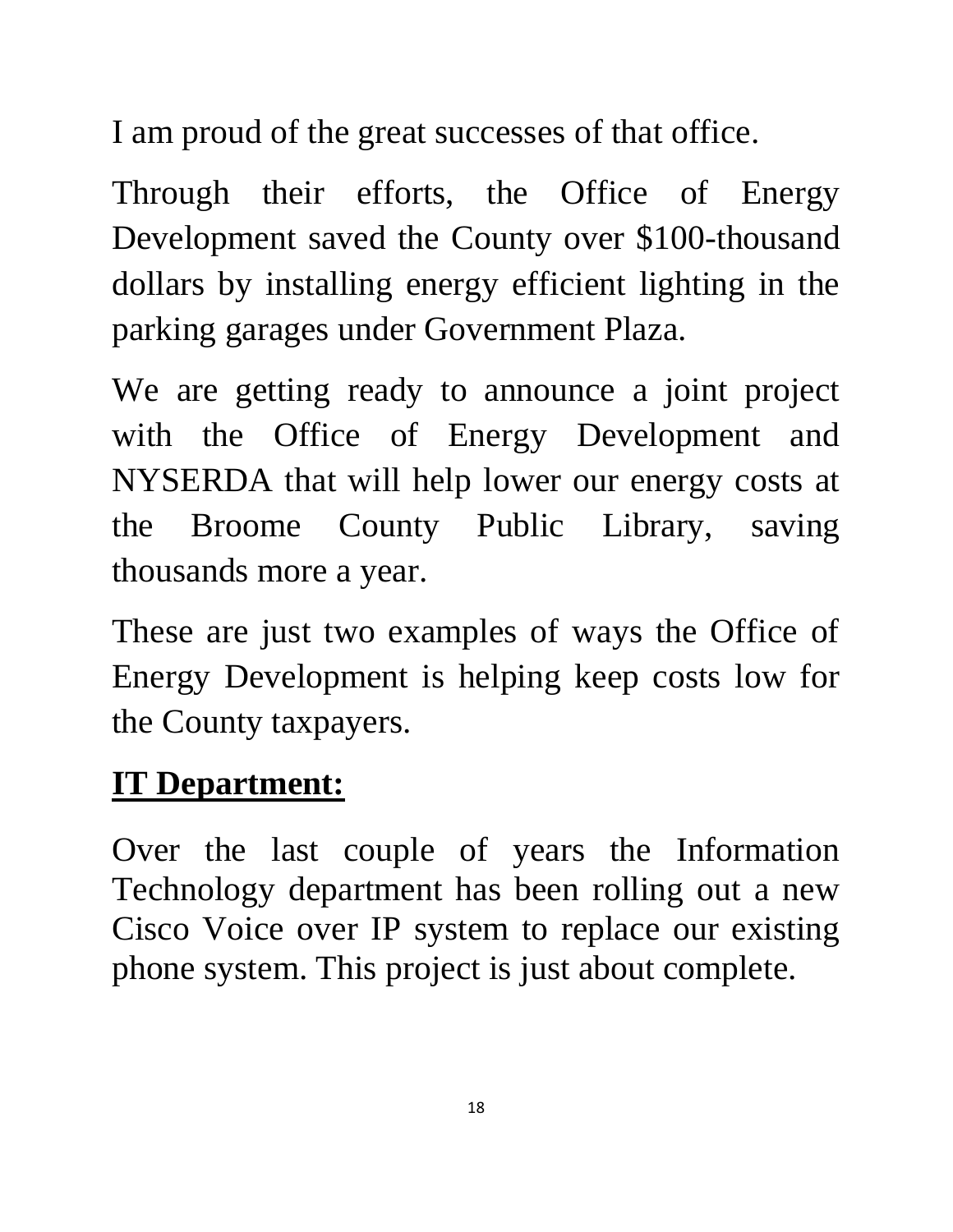As a result, this implementation has already saved the County thousands of dollars with hundreds of thousands more to follow.

This technology has opened the door to future possibilities in communication advancements. Technologies like online meetings and video conferencing are now available which save travel time and expenses while keeping pace with the daily demands of County business.

These are just a few examples of the good things that are happening in Broome County.

### **Closing:**

When I delivered my State of the County speech earlier this year, I told you that running the County is like putting together a puzzle.

This budget is another piece of that puzzle.

We've made some very difficult choices this year and are delivering what I believe is an honest, responsible budget, which is mindful of all of the residents of Broome County.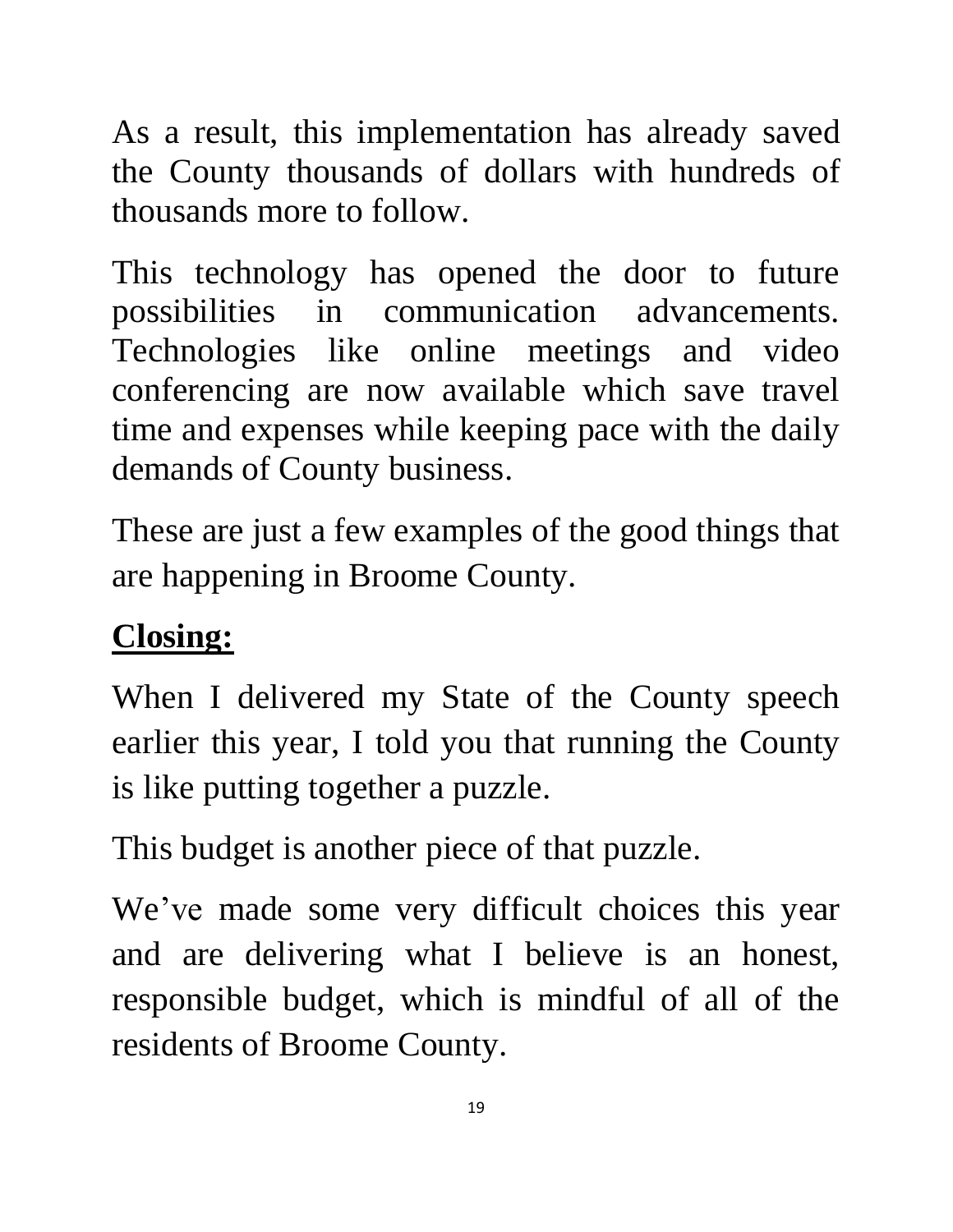Chairman Marinich, you have been a great partner during this budget process and I really appreciate working with you and your team over the last several.

I've said before that I can't do this by myself; we need to work together for the benefit of the people who sign our paychecks, the 200,000 residents of Broome County.

I'd like to thank Minority Leader Garnar for coming to meet with me on a different topic. Working together, we can accomplish great things for the people of Broome County.

I know this is an election year and I ask one thing of all of you. Be open and honest with the people. Don't use fear mongering. Give the residents the truth. They can accept the truth, though they may not like it.

I thank you all and look forward to continuing this partnership with any legislator who wants to discuss this budget in greater detail.